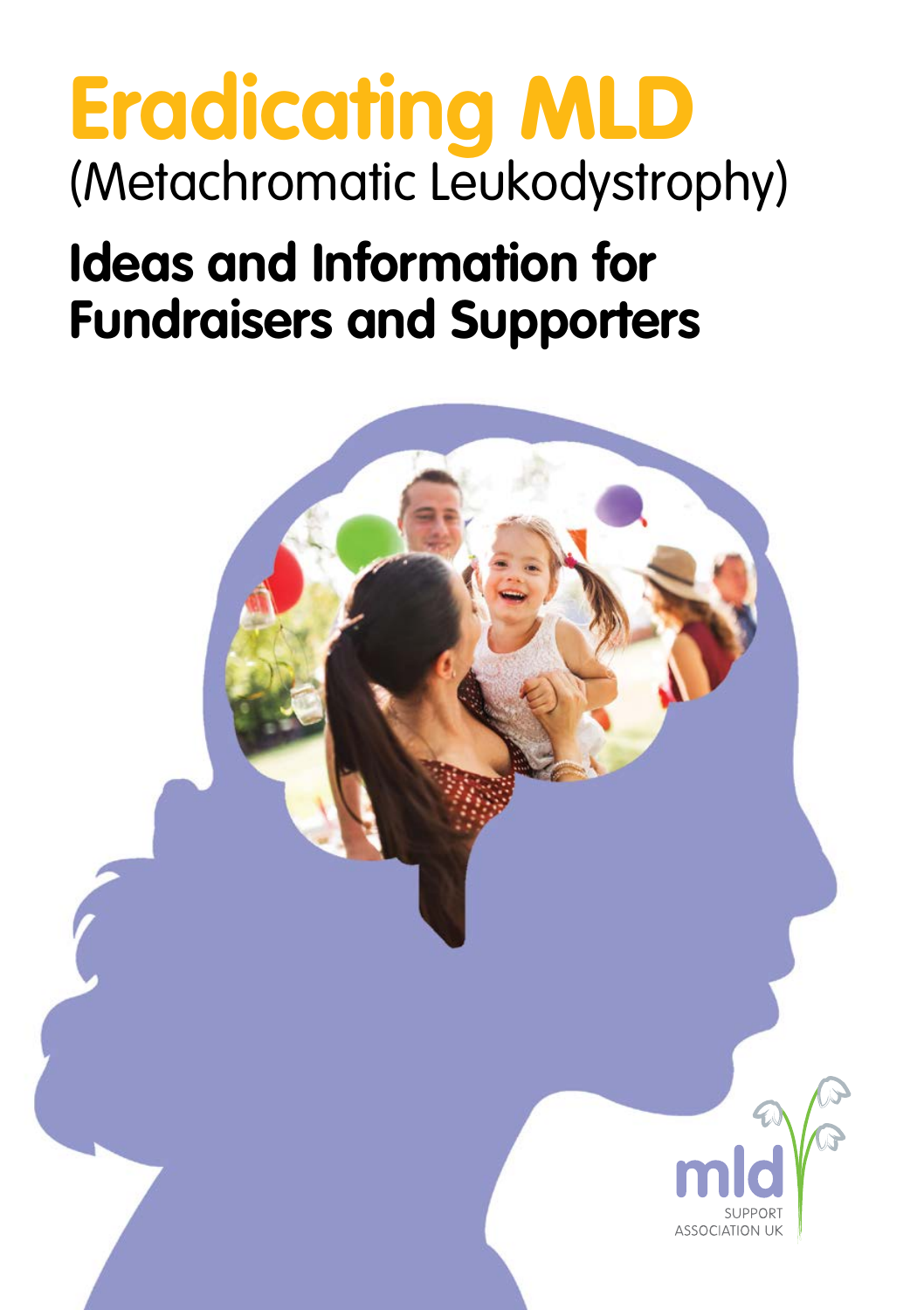

**If you have been affected by MLD or know a family that has and would like to make a donation, volunteer or fundraise for us, this leaflet will point you in the right direction.**

### **Why every £ raised can make a difference**

MLD (Metachromatic Leukodystrophy) is a rare genetic condition, but when it strikes it brings devastation to the entire family. Because it is rare, many health professionals will have little experience of either the symptoms or the progression of the disease. We can help affected families in the UK by making them aware of the experience of other families and alert them to the likely progress of the disease and its effect on family members.

### **Donations and Volunteers**

We urgently need donations so that we can support families and also help to find a cure for MLD. There are many ways in which you could help us – perhaps you have a special skill which could help us promote the charity and help raise funds. Some examples are shown opposite of imaginative ways that some of our supporters have used. If golf, sky diving or abseiling are not your thing then we are just as happy to receive donations large and small through Just Giving. If you are looking to volunteer, please contact us at **admin@mldsupportuk.org.uk.**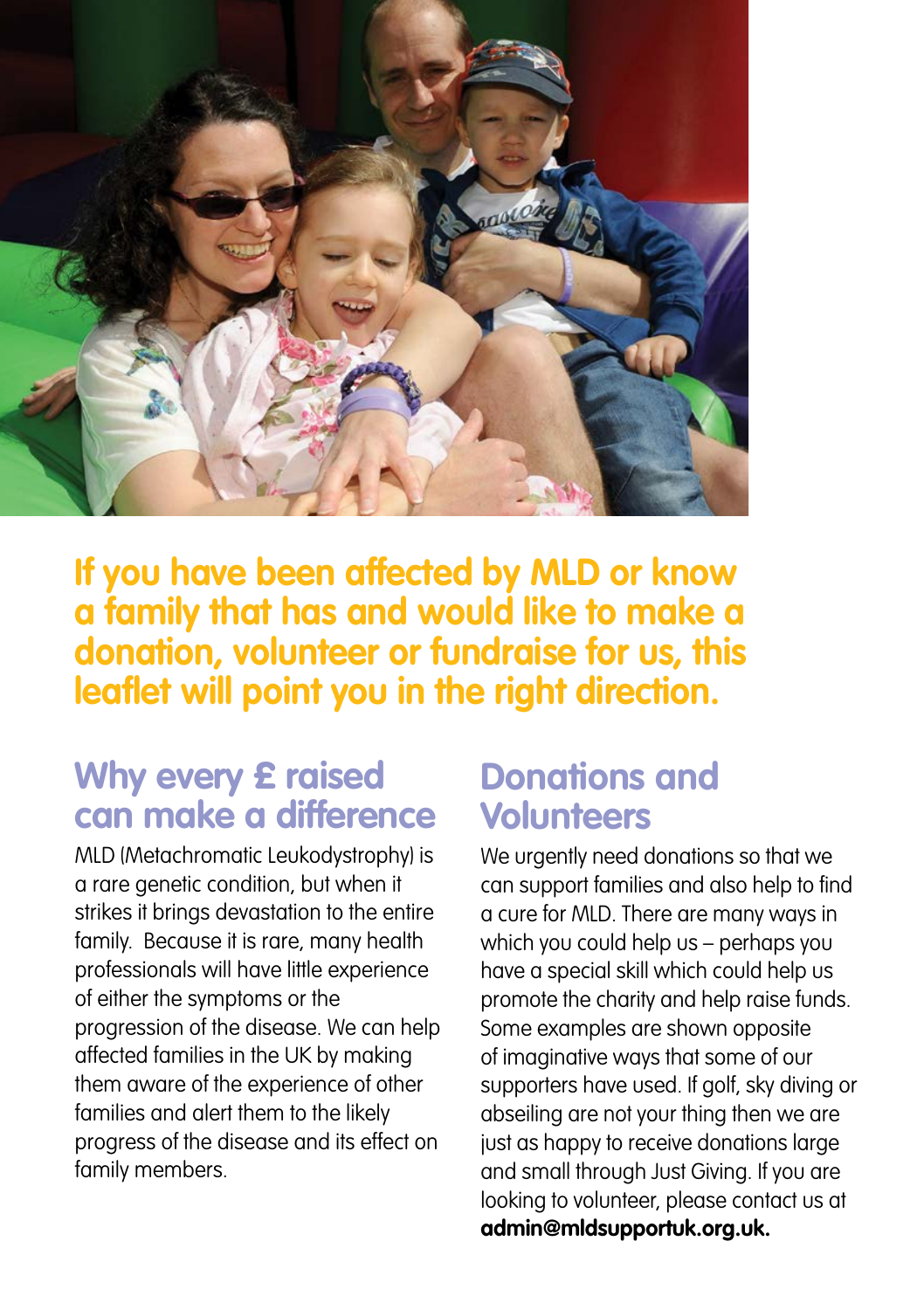### **Fundraising for us**

Are you planning a sponsored walk, run, swim, cycle ride, quiz, karaoke or golf day? Or if you like the idea of fundraising for us but need a few tips and some inspiration, meet some of the heroes who have already supported our cause. Whatever you decide, we are here to offer advice and moral support.

### **Elliott and Leanne Whattingham**

#### **Event: Epsom Golf Charity Day**

Elliott and Leanne Whattingham, Denise Hodgson, Amy, Gail and Chris organised an all-day Golf Event at the Epsom Golf Club. Their family had suffered two bereavements from Adult-Onset MLD and organised this day in their loved ones' honour. They gathered together almost 60 golfers who took part in the challenge, which was followed by a Raffle. Altogether, they raised £4,000 for the Charity.

### **Abdul Shahed**

#### **Event: Tandem Sky Dive**

Hamzah, my cousin, is a 3-year old boy who suffers from Late-Infantile MLD. I decided to do the skydive because I have always been afraid of heights and I felt if I could overcome my fear by jumping 15,000ft out of a plane, I can somewhat overcome my fear of eventually losing Hamzah. We may not be able to change Hamzah's fate, but together we can help give other children like him a brighter future. With my supporters we raised £2,740.

### **Chantelle Bond**

#### **Event: Charity Bike Ride in Canterbury**

Chantelle Bond attended an event put on by the National Citizen Service in Kent to raise awareness of MLD Support Association UK and the work we do to support sufferers and their families. She wanted to help us and signed up for a Charity Bike Ride in Canterbury to raise funds for our charity on JustGiving. Well done Chantelle, who raised £125.

### **Kieren Martin**

#### **Event: Abseiling the ArcelorMittal Orbit**

Keiren Martin is planning to Abseil from the ArcelorMittal Orbit in August 2019. He regularly takes on challenges for charity, and this time has chosen us. Let's all wish him luck.